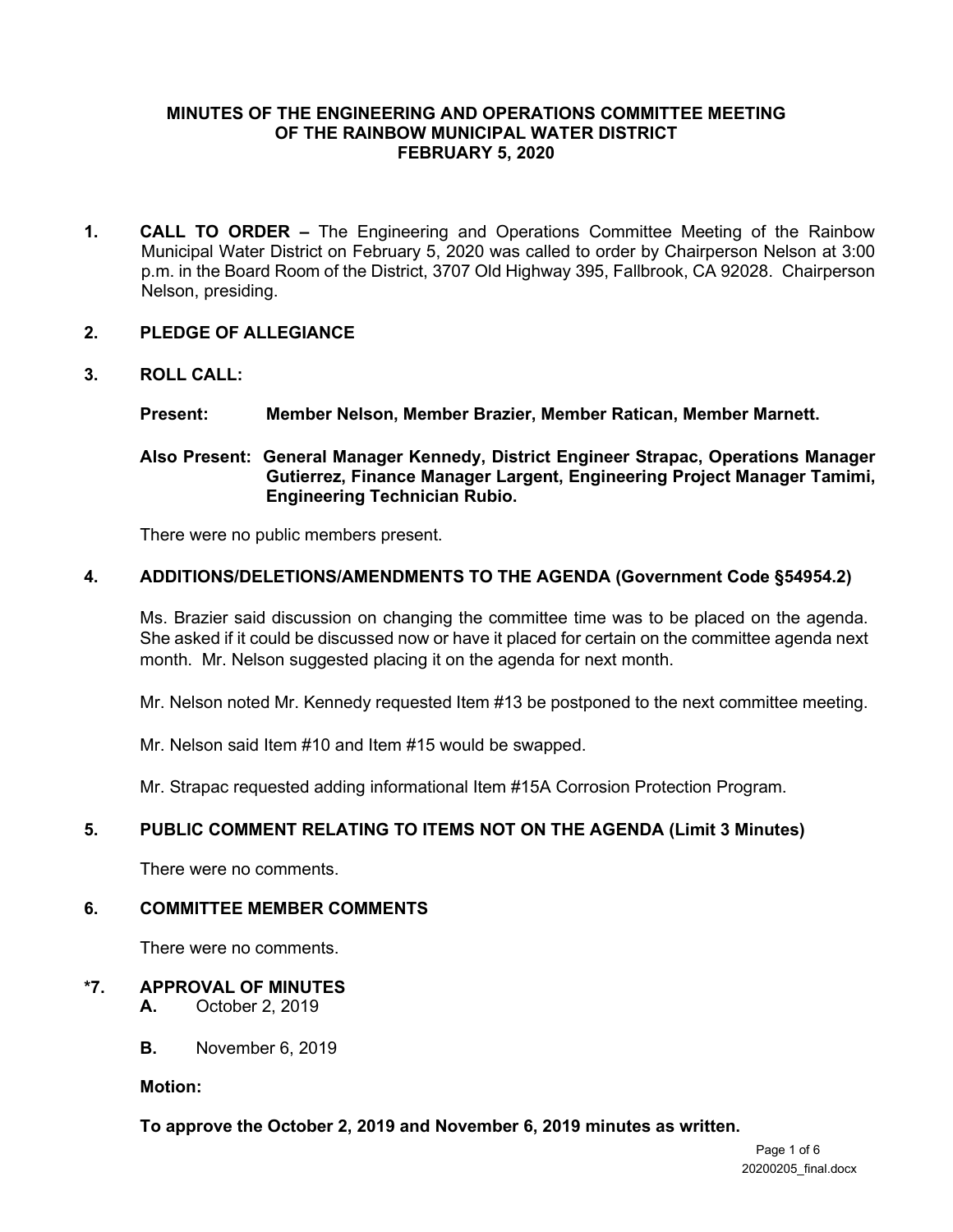## **Action: Approve, Moved by Member Brazier, Seconded by Member Ratican.**

## **Vote: Motion carried by unanimous vote (Summary: Ayes = 4).**

### **Ayes: Member Nelson, Member Ratican, Member Brazier, Member Marnett.**

## **8. APPOINTMENT OF COMMITTEE OFFICERS**

Ms. Brazier nominated Mr. Nelson as Chair and Mr. Ratican as Vice-Chair.

Mr. Ratican said he was concerned about what happened at the Board Meeting and the reasons the committee did not meet for the last couple of months. He asked for discussion on the situation regarding the Chairperson and Vice Chairperson exchanging emails and as a result of this error, how the Board views the committee.

Mr. Nelson commented that he clearly was not aware that by exchanging emails with other committee members it would be a violation of the Brown Act. He said although the administrative code was clear, he missed the part that by exchanging emails outside of the committee meeting was inappropriate and apologized for his error. Discussion ensued.

Ms. Brazier said the Board was more concerned with lessons learned. She emphasized one committee member could have a discussion with another member, but it cannot go beyond that. Mr. Kennedy stated legal counsel would be preparing clarification on committee roles. He commented, not to speak for the Board, although the Board has a great deal of faith in the committees. Discussion ensued.

Mr. Ratican suggested to add an item on the agenda regarding how the committee functions and its goals.

#### **Motion:**

**To nominate Mr. Nelson as Chair and Mr. Ratican as Vice-Chair.**

**Action: Approve, Moved by Member Brazier, Seconded by Member Marnett.**

**Vote: Motion carried by unanimous vote (Summary: Ayes = 4).**

**Ayes: Member Nelson, Member Ratican, Member Brazier, Member Marnett.**

## **9. CIP PRESENTATION FORMAT**

Mr. Strapac asked if there were any comments regarding the general format of the CIP Presentation. Mr. Nelson said the excel format was unsuitable for the task. He mentioned there was a variety of project management software tools that may prove fruitful for the District. He said originally the discussion was for the committee members to be able to review the progress of the capital program, although there was no easy document to review. He stated it would be left to staff to figure out the appropriate method. Discussion ensued.

Mr. Kennedy said in his experience there would be a broad overview document with a detail Gantt Chart behind it. Mr. Ratican suggested collapsing columns to simplify the report. Discussion ensued.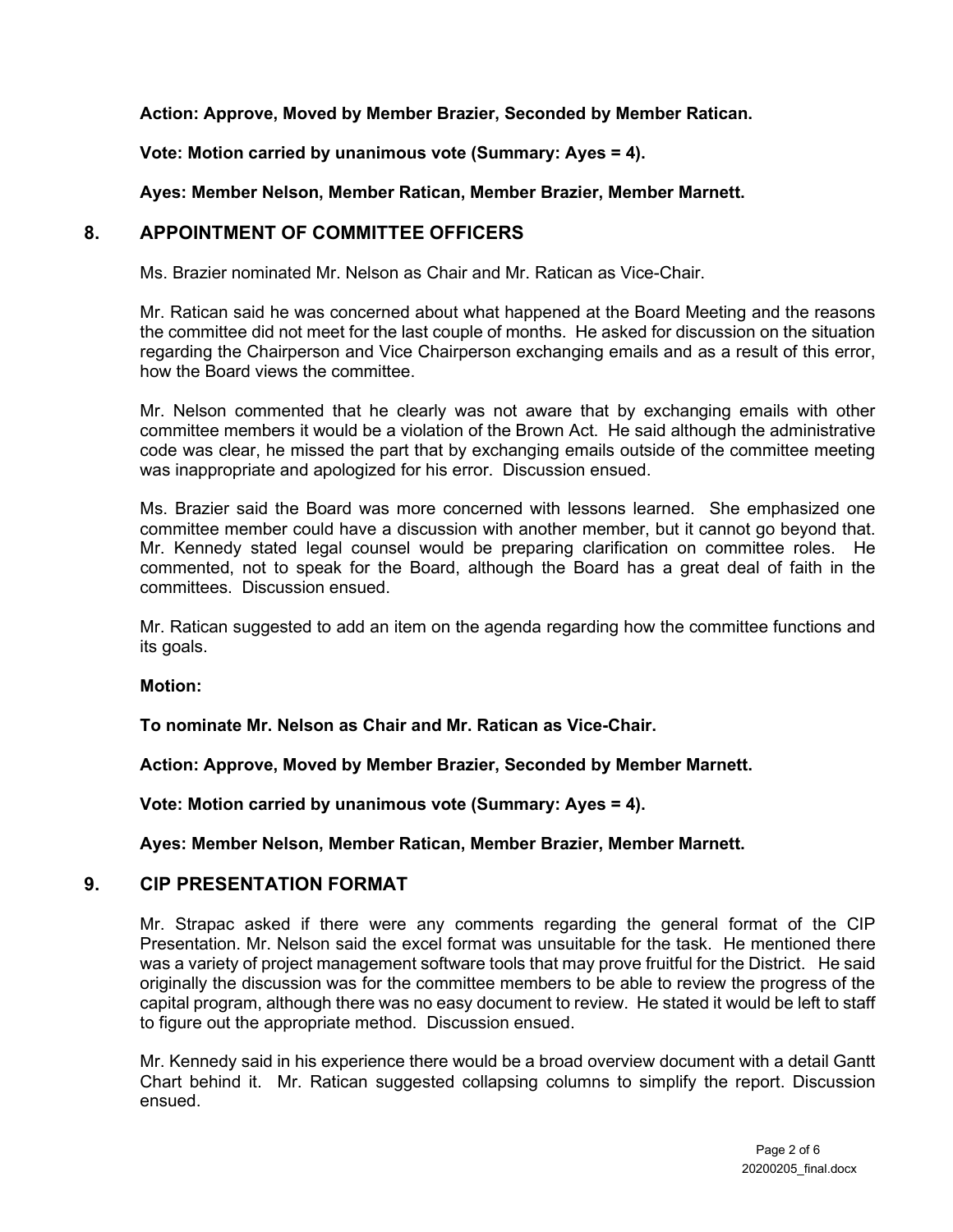## **10. WSUP UPDATE**

Mr. Gutierrez said Concord has started working with the first crew of two and another crew of two would be starting within a week. He said District staff was averaging vacuuming out 20 meters a day and they were ahead of Concord by 160 meters. He mentioned the challenges of having to find storage for three thousand old meters and gauging how many meters to stay ahead of Concord. He said every meter box vacuumed out has a different scenario as if there was no standard and all of this has to be documented by staff to be passed on to Concord. He said it has taken a lot of coordination to get to this point. He pointed out the District has taken care of everything on this end with parts, equipment and vacuuming, currently waiting to see what Concord's production levels will be. Discussion ensued.

Mr. Gutierrez said for informational only - customers called in this morning stating they were out of water. He said the weather was 26 degrees and the pipes froze, unfortunately there was not much that could be done.

## **11. AS-NEEDED SERVICES EXPENDITURES SUMMARY**

Mr. Strapac pointed out staff has used the as-needed contracts on 23 occasions. He described the savings in time for projects going to the Board, staff time in preparing Board Actions Items for small projects, and lower costs from consultants, since they don't have to prepare full proposals. He stated the as-needed services contracts have been a benefit to the District for small projects. Discussion ensued.

Mr. Nelson inquired regarding the physical location of the Live Oak Park Bridge Crossing project. Mr. Strapac said he would send Mr. Nelson a map of the location.

Mr. Marnett asked whether the Board established a guideline for Engineering on when they must go out competitively regarding a set dollar amount. Mr. Strapac responded outside of the asneeded services the normal procedure was to go out competitively. Mr. Kennedy explained engineering services were not selected based on cost. He said during evaluations the consultant costs were provided in a separate envelope, while staff evaluate the professional experience of the engineer, the proposal and the quality of the people, then a selection was made. Mr. Ratican mentioned that the price may be negotiated. Discussion ensued.

## **12. SOLAR OPTIONS AT THE OLD BONSALL RESERVOIR**

Mr. Strapac said the District hired a consultant to prepare a solar analysis utilizing the Bonsall Reservoir site for solar power production. He provided a copy of the preliminary evaluation report and pointed out the cashflow payback was within 5.6 years for the cost of a \$1M solar system contract. He said the appraisal of the property was \$150K not much when compared to the savings, after paying off the solar panels the District would save \$150K within six months.

Mr. Kennedy said there are two primary methods in purchasing solar, one was by purchase, install and operate, and another was by entering into a power purchase agreement. He said staff would be returning next month for a recommendation to the Board to move forward. He mentioned the District would be notifying Mr. Dabbs to vacate the land within the next 9 months as required by the current lease. Discussion ensued.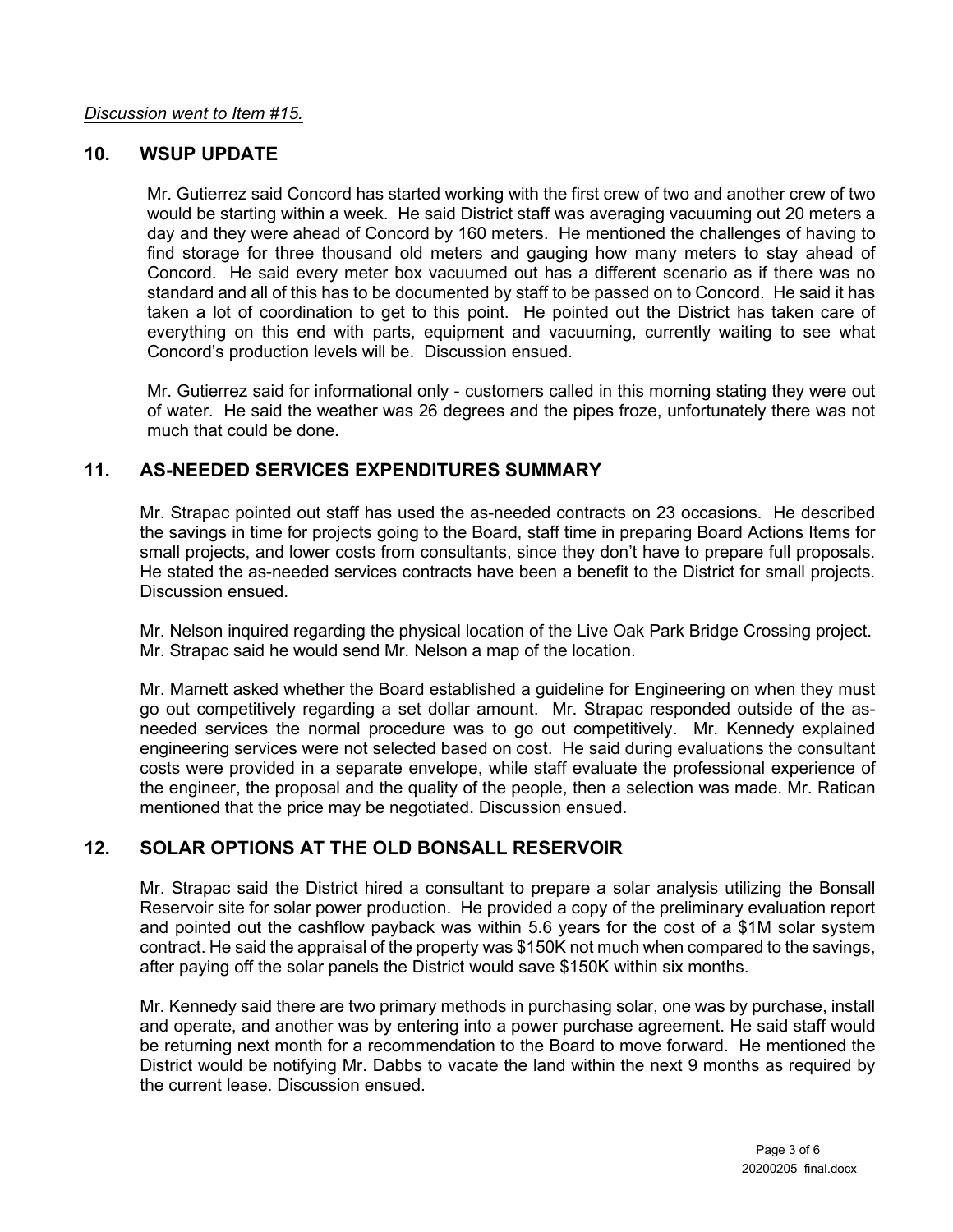Mr. Nelson mentioned he paid for a solar system with a production warrantee for the 25 year of the system. Mr. Ratican stated that the warrantee was state law. Mr. Nelson asked if the electricity produced would be used to offset the pumping costs. Mr. Kennedy replied yes. Discussion ensued.

Mr. Strapac mentioned the District pays about \$900K to \$1M a year for electricity. Mr. Ratican noted any costs to secure the area should be included in the analysis. Mr. Marnett discussed the best way of using the converters on the solar panels if the District decides to own the solar system.

Mr. Kennedy said the District would investigate any metering problems with SDG&E, research the type of system needed, take the information to the Board and then solicit RFPs.

*Mr. Kennedy left the meeting.* 

## **13. FEASIBLITY OF DESIGN-BUILD PROCESS PROGRESS UPDATE**

This agenda item was postponed.

## **14. DISCUSSION REGARDING EMINENT DOMAIN PROCESS**

Mr. Strapac said the District has been working on the installation of pressure reducing stations. He stated the District was running into issues of resistance quite often and taking a long time to obtain a right-of-way, and that a policy outlining the process was needed. He provided some examples of issues with customers unable to come to an agreement after months of negotiations. He stated based on the inability to come to an agreement the District was required to begin the eminent domain process.

He asked the committee to review the recommended standard procedures provided by staff and to return next month with any recommendations. Discussion ensued.

Mr. Marnett suggested making an initial contact first and then go towards eminent domain in order to stop wasting staff time.

Mr. Ratican suggested using a standard appraisal and make a fair offer and if the customer showed resistance then to start the eminent domain process. He suggested to contact customers as soon as the need was identified. Discussion ensued.

Mr. Strapac would bring a draft policy next month.

## **15. GENERAL MANAGER COMMENTS**

Mr. Kennedy said the District was being sued by Otay Mesa Water District (OMWD) for CEQA violation. He stated that Fallbrook Public Utilities District was also being sued separately. He said the main reason was that by detaching from the Water Authority the District would increase its reliance on the Delta, which would require a study on the cumulative impact on the Delta. He mentioned OMWD said the Board did not have enough analysis showing there was no impact. He said it was discussed on the District's action letter. He pointed out the reality was that OMWD was basing the violation on the Water Authority's assertion of receiving ID transfers from Imperial Valley for two-thirds of their water supply and if the District switched over to EMWD the District would not use that supply of water and instead would be using more Delta water. He explained the flaw in this argument based on the Water Authority's exchange agreement with MET. He said the District expects to win on merits. Discussion ensued.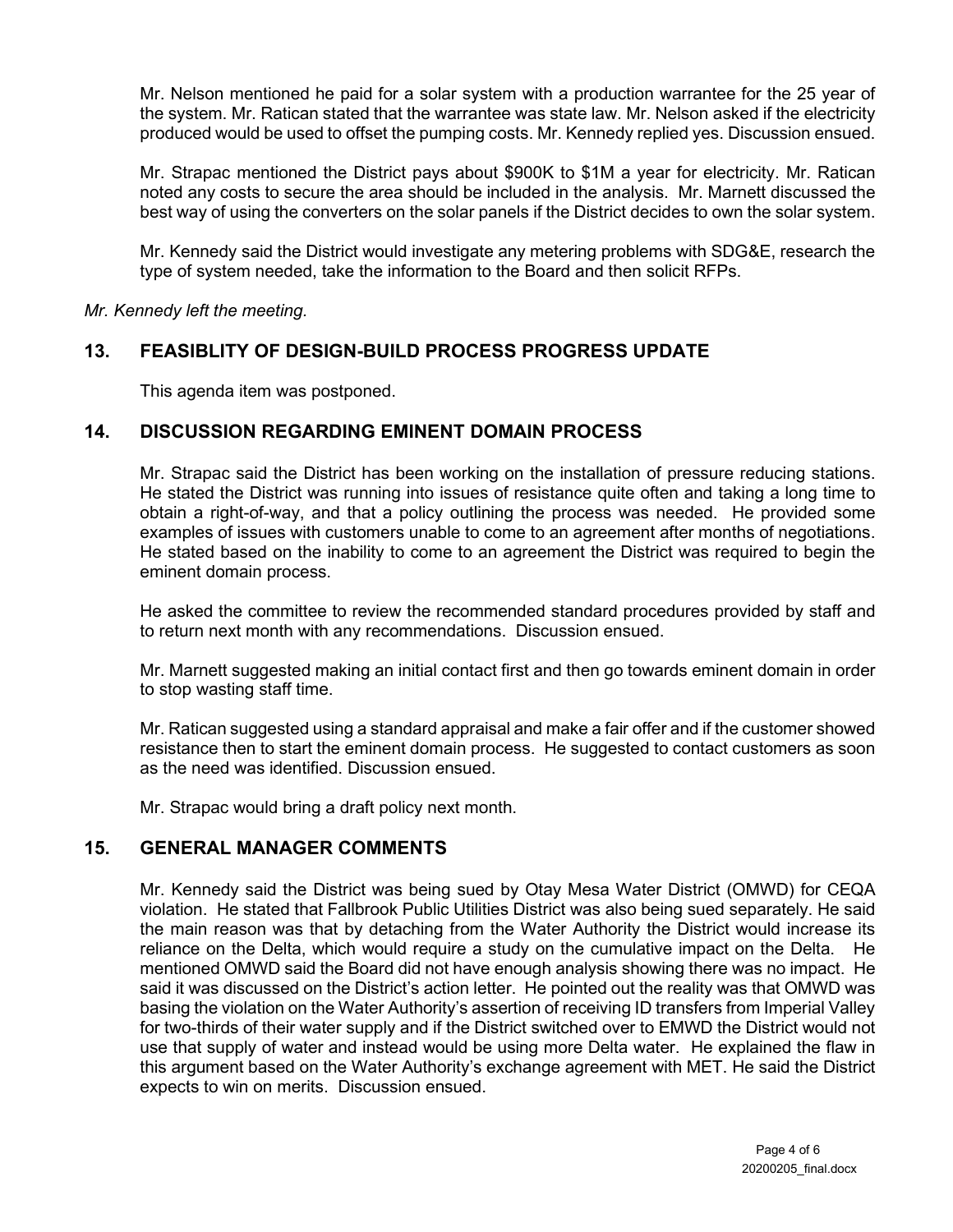Mr. Kennedy said the County of San Diego paid \$1.5M for the property behind the District to be used for the San Diego River Park.

Mr. Kennedy said the Meadowood Development has started grading and there are approximately 850 homes planned. He mentioned with more roof tops there should be greater value for commercial development.

#### *Discussion went to Item #11.*

#### **15A. CORROSION PROTECTION PROGRAM**

Mr. Strapac said the corrosion protection program was on the CIP list for a while and the District has been working with HDR Engineering and currently were at the point of installing corrosion protection. He mentioned Mr. Gutierrez's crew recently installed a new pressure station on the Sarah Ann 8-inch pipeline break and used some of the tools learned from HDR Engineering to install corrosion protection.

Mr. Tamimi stated the first installation of a Corrosion Protection Test Station at the Sarah Ann pressure station was a pivotal moment in the District's history. He explained due to the exposed pipeline it provided an opportunity to weld two lead wires (test and drain leads). He continued these two lead wires were attached to a test box. He said in addition there was a sacrificial anode that was also placed into the trench, which takes the corrosion away from the pipe and provides an opportunity over time to show if the pipe is continually protected. He presented a sample of a corroded pipe that broke recently. Discussion ensued.

Mr. Ratican asked if staff was being trained where to take the samples from. Mr. Tamimi replied yes, each sample kit comes with procedures. Mr. Ratican questioned the representative samples taken out of the trench as far as native soil and grading soil. He recommended using the grading plans and soil reports when available. Discussion ensued.

Mr. Ratican questioned if HDR was preparing the revised standard drawings. Mr. Tamimi replied yes. Mr. Ratican asked to have the standard drawings come to the committee.

Discussion went to Item #10.

#### *Mr. Strapac left the meeting.*

## **16. LIST OF SUGGESTED AGENDA ITEMS FOR THE NEXT SCHEDULED ENGINEERING AND OPERATIONS COMMITTEE MEETING**

The following agenda items were suggested:

- Goals/Mission Statement for the Committee
- Discussion on Meeting Time
- Draft Policy Eminent Domain
- Solar Panels Proposal
- As-Needed Expenditure
- Feasibility of Design Build